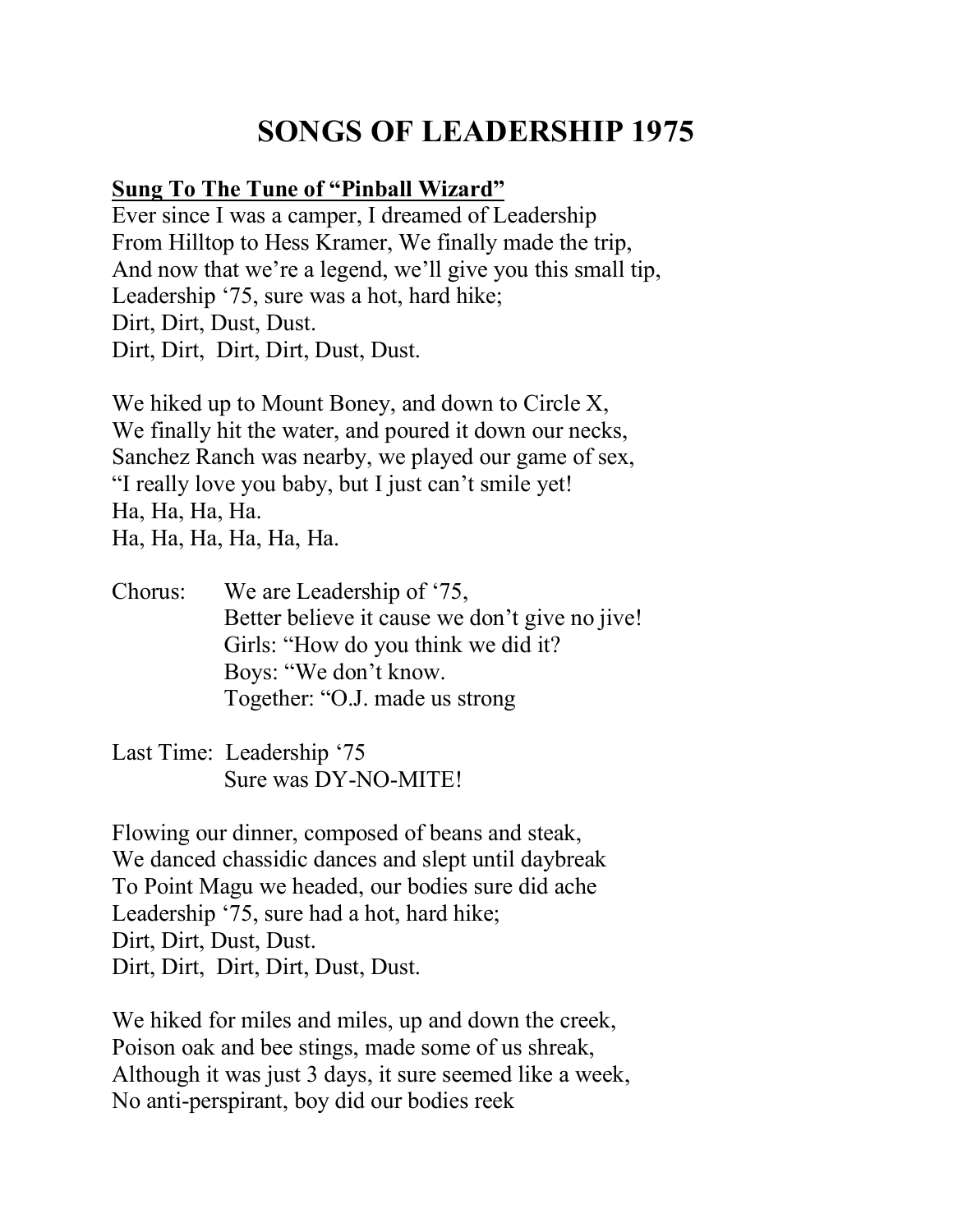B.O., P. U. B.O., B.O. P. U. (Chrous)

## **Sung To The Tune Of "Not By Might"**

Not by trucks, and not by buses By our feet alone, we hiked up Mount Boney.

At Circle X Barasch brought us water Where we stopped to rest, and then on to Sanchez

Leadership, Leadership '75 (2x)

Echo Rock, then to the top While we were on the trail, our water filled And our sweat never stopped And our blisters never popped Our spirit never dropped

Leadership, Leadership '75 (2x)

Not through flowers and not through weeds Through poison oak alone, we hiked in the creek.

Not in the mountains and not in the desert On the beach alone, we froze ourselves to sleep

Not by trucks, not by buses, by our feet, Leadership '75 We're alive, no jive, shalom WATER! We love you Junior High, but we just can't smile.

Sung To The Tune of a Chassidic Nigun Ya, la, la, la, la, Ya, la, la, la, la, Ya, la, la, la, la, Leadership Ya, la, la, la, la, Ya, la, la, la, la, Ya, la, la, la, la, '75 Ya, la, la, la, la, la, Ya, la, la, la, la, la